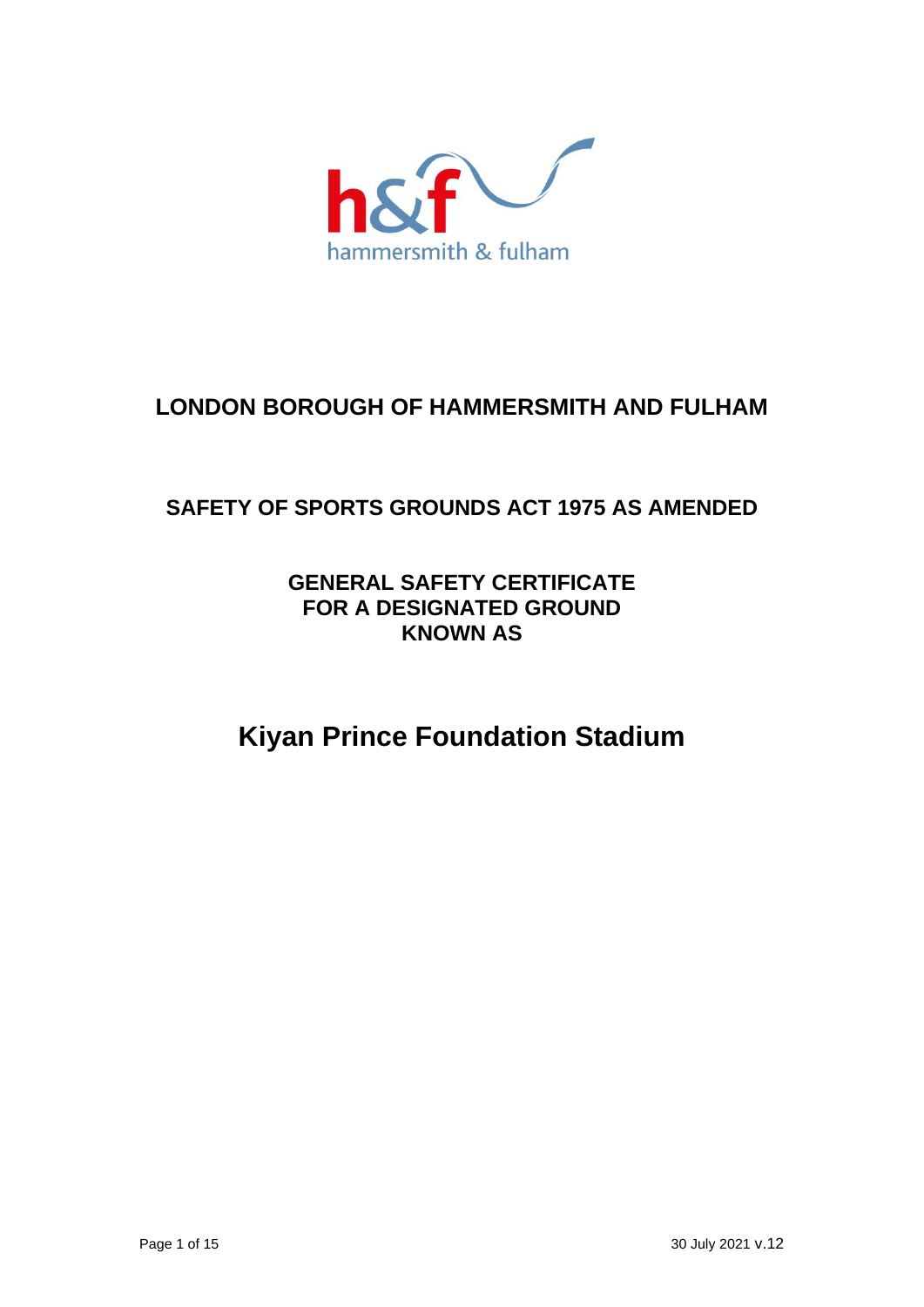### **SAFETY OF SPORTS GROUNDS ACT 1975 AS AMENDED**

## **GENERAL SAFETY CERTIFICATE**

## **ARRANGEMENT**

GENERAL SAFETY CERTIFICATE – Appendix

APPENDIX 1 PERMITTED NUMBERS OF SPECTATORS

APPENDIX 2 AMENDMENTS TO GENERAL SAFETY CERTIFICATE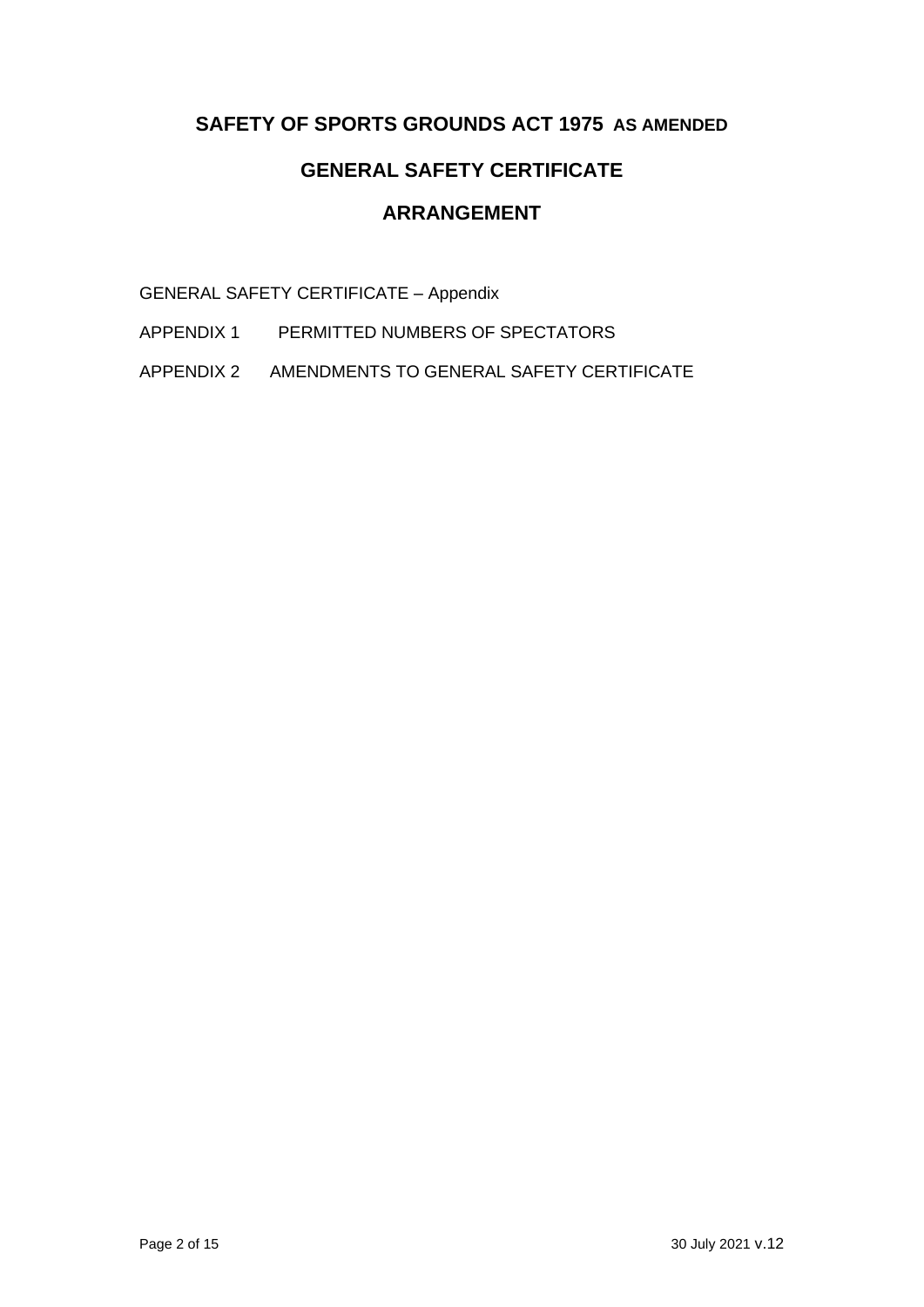### **SAFETY OF SPORTS GROUNDS ACT 1975 AS AMENDED**

### **INFORMATION**

The certificate holder should be aware of all the provisions of the Safety of Sports Grounds Act 1975, which are relevant to stadia within its scope.

The following points are particularly important but reference should be made to the Act itself for authoritative information.

#### (i) **Right of Entry and Inspection**

Section 11 of the Act gives authorised officers the power to enter and inspect a sports ground and to make any inquiries as are considered necessary for the purposes of the Act. Authorised officers also have power to examine records of attendance at the ground and records relating to the maintenance of safety at the ground.

#### (ii) **Alterations and Extensions**

Section 8 of the Act requires notice to be given to the Council before work is begun on any proposed alteration or extension to the stadium.

#### (iii) **Offences and Penalties**

- (a) Contravening any term or condition of this certificate (otherwise than in pursuance of a prohibition notice), admitting spectators to the sports ground at a time when no application for a safety certificate has been made or where a certificate does not relate to the current sports ground or has been withdrawn, surrendered or cancelled; or in contravention of a prohibition notice, the penalty is, on summary conviction, a fine not exceeding the statutory maximum or, on conviction on indictment, a fine or imprisonment for a term not exceeding two years, or both.
- (b) Knowingly or recklessly making a false statement or producing, signing, furnishing or otherwise making use of a document containing a false statement, or

intentionally obstructs any person in the exercise of powers under section 11, or without reasonable excuse refuses, neglects or otherwise fails to answer any question asked by any person in the exercise of such powers, or

fails to give notice of an alteration or extension to the sports ground the penalty is on summary conviction, a fine not exceeding level 5 on the standard scale.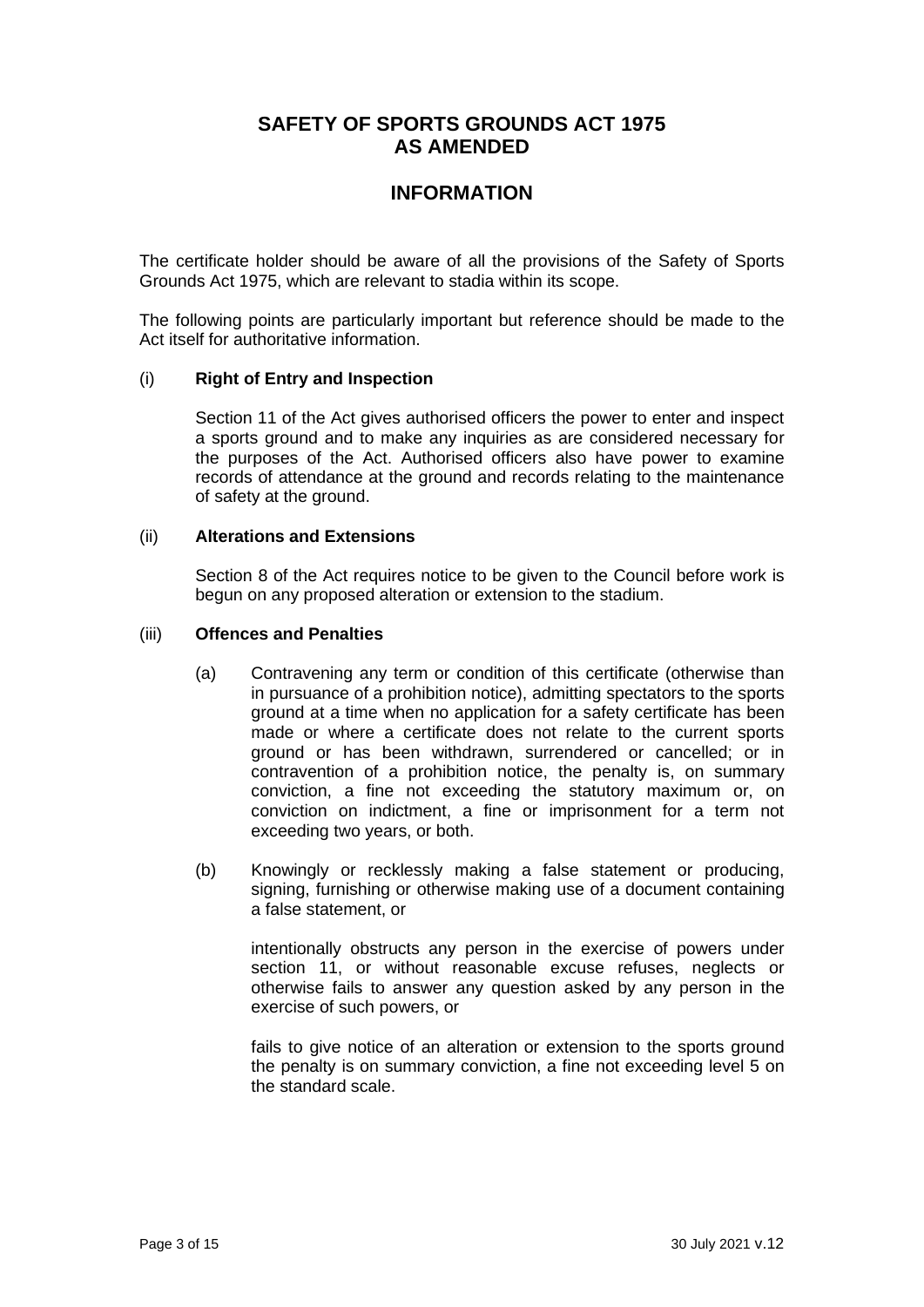#### (iv) **Prohibition Notices**

Section 10 of the Act (as amended) provides that if the local authority are of the opinion that the admission of spectators to a sports ground or any part of a sports ground involves or will involve a risk to them so serious that, until steps have been taken to reduce it to a reasonable level, admission of spectators to the ground or that part of the ground ought to be prohibited or restricted, the authority may serve a notice (referred to as a "prohibition notice") on the Holder of the general safety certificate or the person responsible for the management of the ground, prohibiting or restricting the admission of spectators.

#### (v) **Appeals**

Section 5(3) of the Act (as amended) provides that an interested party may appeal to a Magistrates' Court against the inclusion of anything in, or the omission of anything from, a safety certificate.

#### (vi) **Transfer of the Certificate**

If the Holder of the safety certificate ceases to be the person responsible for the management of the ground, an application must be made to the Council for the transfer of the certificate to some other qualified person.

#### (vii) **Other Legislation/guidance**

The holder should be aware that apart from the legislation detailed in (i) above there may be other acts and guidance that apply to the sports ground. These include Health and Safety at Work etc Act 1974 and associated regulations, legislation relating to people with disabilities, civil contingencies legislation, The Regulatory Reform Fire Safety Order (2005), Licensing Act 2003, Sports Ground and Stadia Guide No.4: 'Safety Management', Guide to Safety at Sports Grounds ('Green Guide') and any other specific pieces of legislation or guidance that may have relevant safety implications.

**NOTE**: No temporary variation of the terms and conditions of the certificate will be permitted other than in accordance with the terms and conditions of any relevant letter of consent by the certifying authority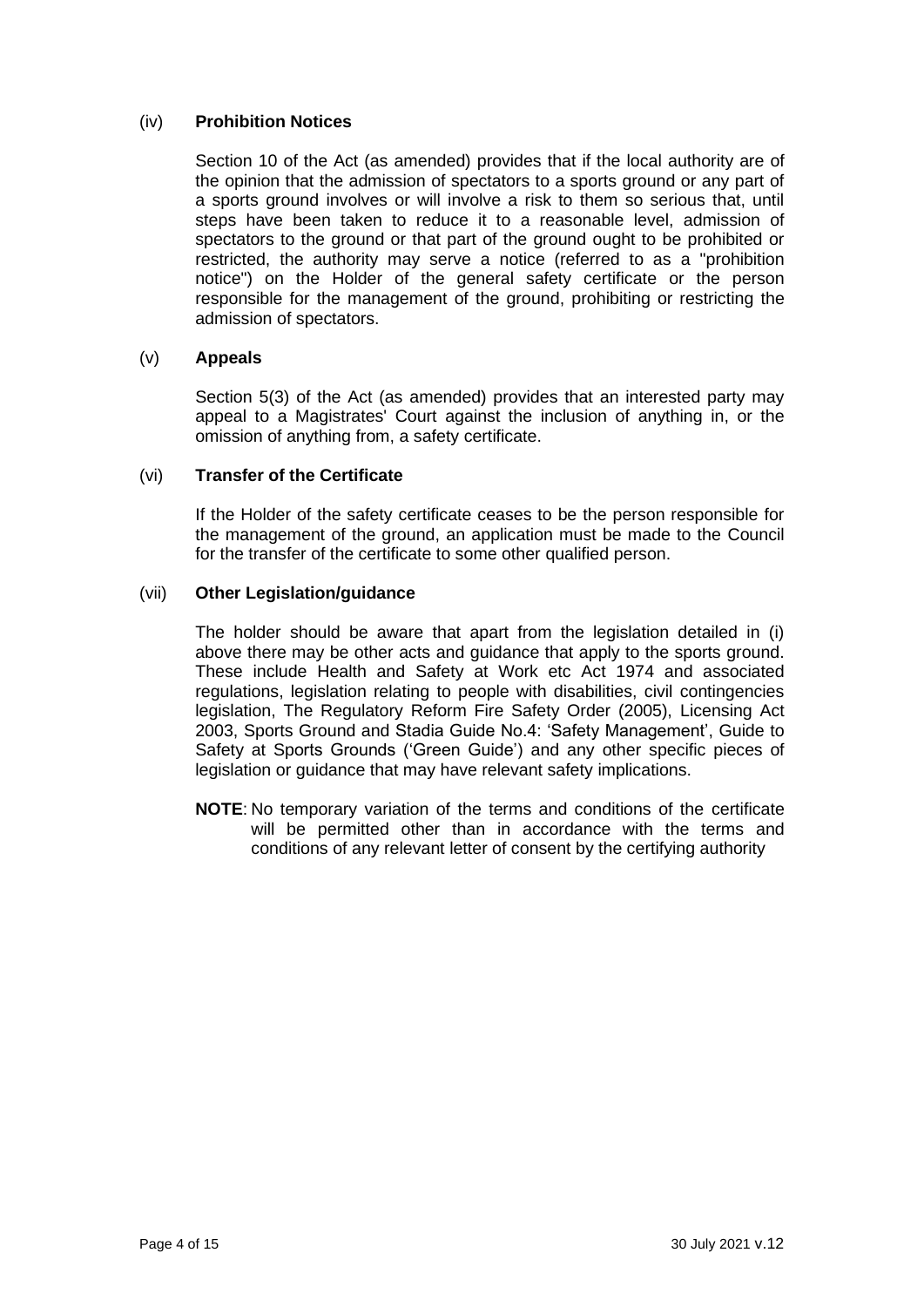### **SAFETY OF SPORTS GROUNDS ACT 1975 GENERAL SAFETY CERTIFICATE**

#### **Kiyan Prince Foundation Stadium South Africa Road London W12 7PA**

1. In exercise of the powers conferred by the Safety of Sports Grounds Act 1975 (as amended) and all other enabling powers, the **London Borough of Hammersmith and Fulham** ("the Council") hereby issues to: -

## **QPR Holdings Ltd Kiyan Prince Foundation Stadium South Africa Road London W12 7PA**

("The Holder"), this General Safety Certificate in respect of

#### **Kiyan Prince Foundation Stadium South Africa Road London W12 7PA**

being a sports ground designated by Order of the Secretary of State as requiring a Safety Certificate.

- 2. This Certificate includes the attached Appendices numbered 1 and 2.
- 3. The words used in this Certificate and the appendices attached hereto shall have the meaning assigned to them by the Safety of Sports Grounds Act, 1975, the Fire Safety and Safety of Places of Sport Act, 1987 and current edition of the Guide to Safety at Sports Grounds.
- 4. The Holder shall retain control over the whole and each part of the sports ground and shall take all necessary precautions for the reasonable safety of spectators admitted to the sports ground. The responsibility for the safety of spectators at the sports ground lies at all times with the Holder.
- 5. The Holder shall inform the Council of the name of the person at senior level in the organisation who is responsible for safety policy and its implementation, together with those of the safety officer and deputy safety officer who shall be of sufficient competence, status and authority to take responsibility for safety at the sports ground and be able to authorise and supervise safety measures. Either the safety officer or a nominated deputy shall be present at any event during which spectators are admitted to the ground. The safety officer and deputy safety officer shall have, or be working towards, a level 4 spectator safety qualification.
- 6. Unless a nominated Safety Officer or Deputy Safety Officer whose appointment has been notified to the Council, is present, the capacity of the sports ground will be zero.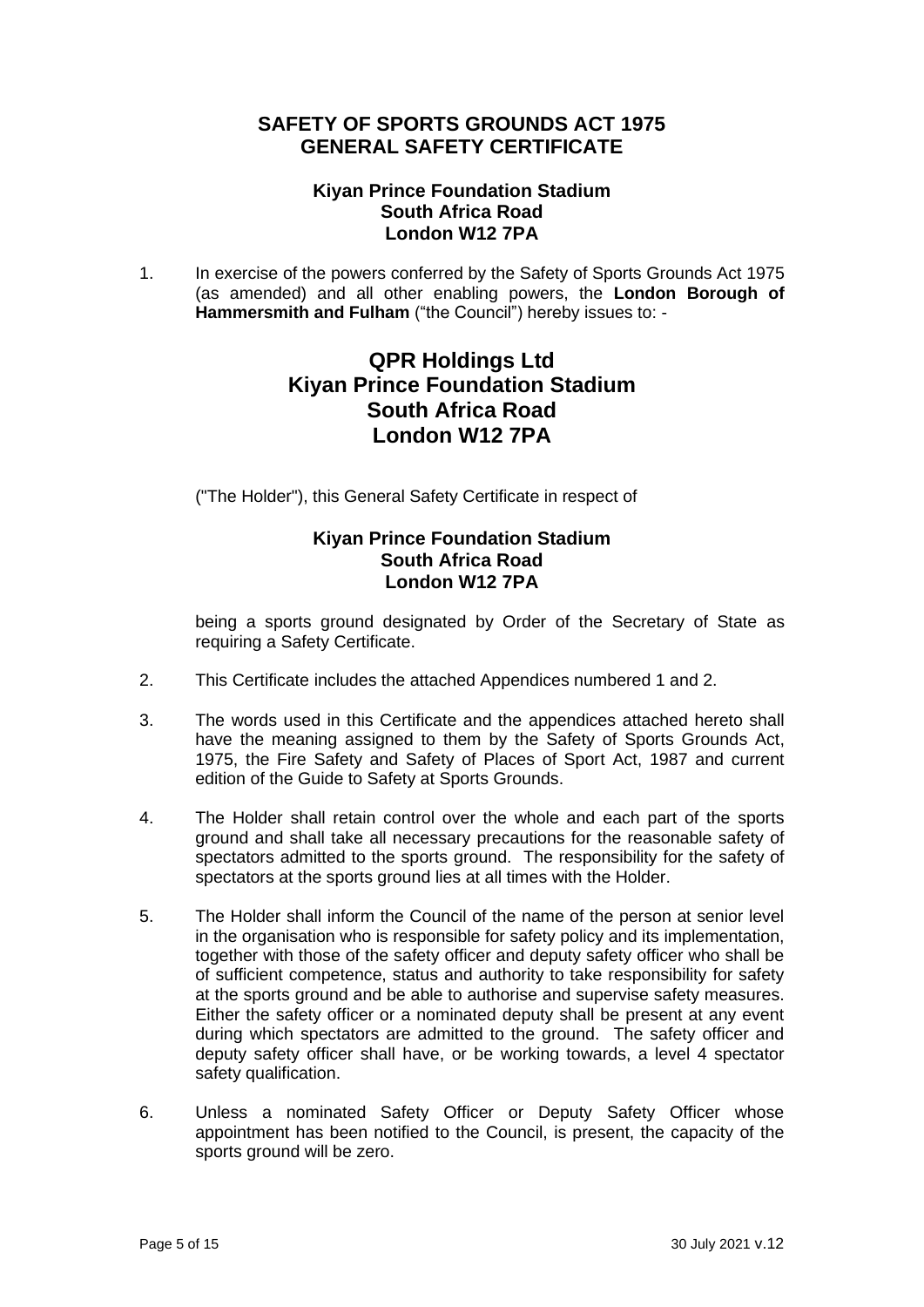- 7. The Holder shall ensure compliance with the terms and conditions of this certificate at all times the sports ground is in use for a specified activity.
- 8. **The use of the sports ground for spectator events under this General Safety Certificate is restricted to Association Football** and is subject to the terms and conditions set out in this Certificate. No ancillary activities are permitted without the prior written consent of the Council.
- 9. The Holder shall produce and comply with a written statement of safety policy for spectators and staff, outlining the chain of command, and covering the safety objectives and the means of achieving them and take steps to ensure that it is known and understood by all staff and voluntary workers who may be involved in ground operations. The Holder shall also ensure that the policy is reviewed annually and revised as necessary. A copy shall be included in the Operations Manual.
- 10. The Holder shall maintain and comply with all sections of an Operations Manual which relates to the safety of spectators and employees at the sports ground. The Operations Manual shall be forwarded to the Council. Detailed information relating to key content of the Operations Manual can be found in Appendix 1 of 'Safety Management' and the 'Green Guide'.

#### **The Operations Manual should include but not be limited to:** *-*

- Spectator and employee safety policy statement;
- Safety management structure;
- Capacity calculations;
- Stewarding plan;
- Medical plan:
- Fire safety plan;
- Contingency plans;
- Generic risk assessment for standard activities;
- Ticketing strategy / segregation policy;
- Traffic management plan;
- Event management plan:
- Planned preventative maintenance / tests / inspections;
- Emergency exercises;
- Specific risk assessments;
- Event specific risk assessments;
- Statement of intent:
- Plans of the ground
- Recruitment and training policies and procedures including job descriptions of safety personnel
- Access audit
- Safeguarding policies
- Data protection policies
- Service level agreements with specialist providers
- 11. The Holder shall ensure that the maximum number of spectators that may be admitted at any one time to the Sports Ground and to each part of the Sports Ground shall not be exceeded. A plan of parts of the sports ground and the specified maximum capacities are detailed in Appendix 1. The Holder shall also ensure that any measures for managing crowds prescribed in the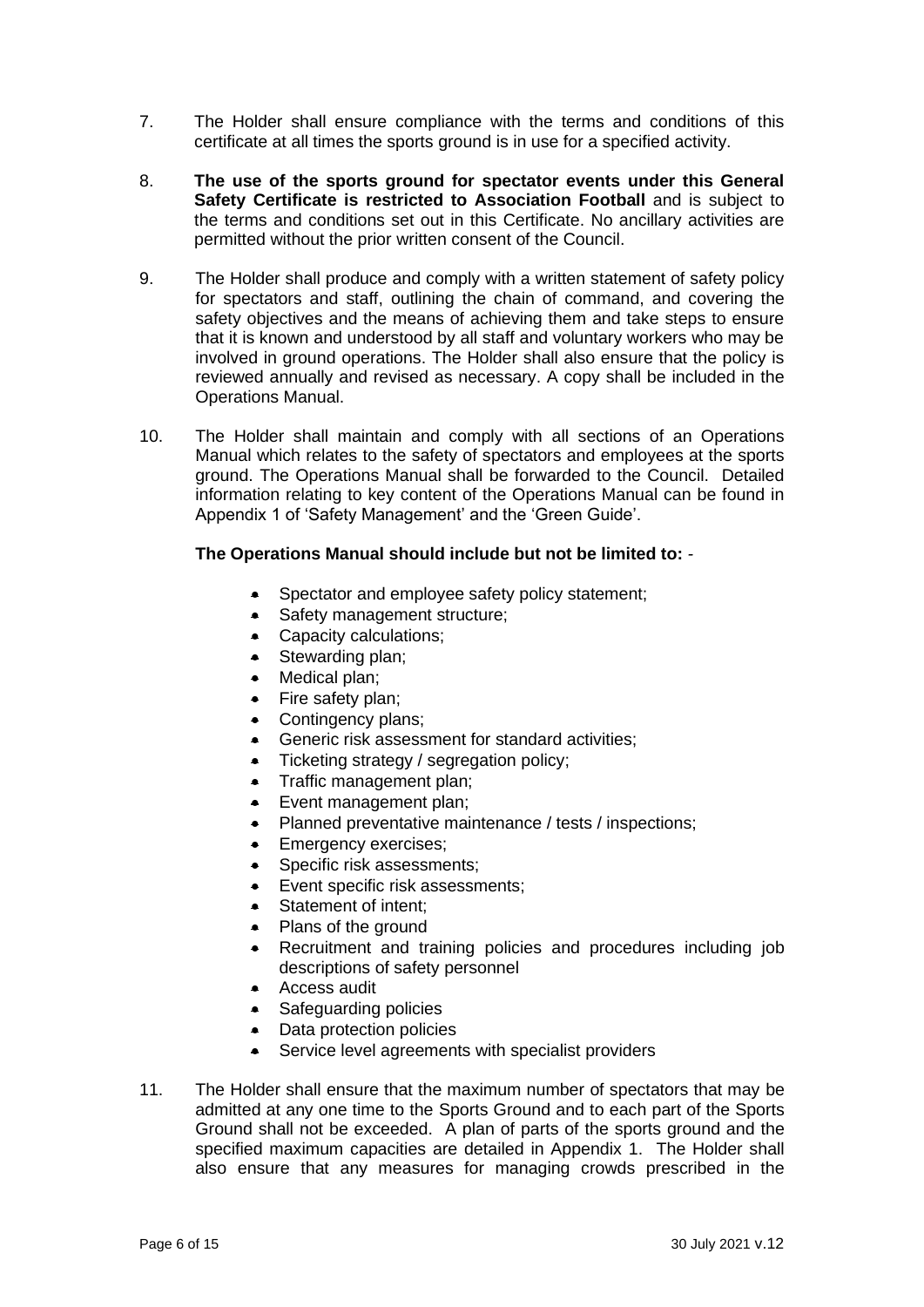Operations Manual and this certificate are observed.

- 12. As required under the provision of the Regulatory Reform (Fire Safety) Order 2005 the Holder shall, on the basis of a risk assessment, identify and apply precautions to prevent the outbreak and spread of fire; measures to ensure the safety of spectators should fire break out; provision and maintenance of fire safety equipment and the training of staff to deal with an outbreak of fire. These shall be set out in a fire safety plan included in the Operations Manual. The Holder shall comply with the fire safety plan at all specified activities.
- 13. The Holder shall undertake or commission a medical risk assessment from a competent person or organisation. In undertaking this assessment, the local ambulance NHS trust, crowd doctor and first aid providers should be consulted. From the results of this assessment the Holder shall produce a medical plan defining the levels of medical and first aid provision for staff and spectators at the Sports Ground which shall be set out in the Operations Manual.
- 14. After conducting all the necessary risk assessments, the holder shall produce detailed capacity calculations in accordance with the guidance set out in the current edition of the Guide to Safety at Sports Grounds. These calculations shall be reviewed at least once a year, after any structural changes made at the sports ground and/or after any incident that involves implementing the Holder's emergency plans. The calculations shall be submitted to the council. The Holder may within this document specify different capacities for different events that might be held within the Sports Ground.
- 15. The Holder shall, on the basis of a risk assessment, identify the equipment, permanent staff, safety management personnel, stewards and others necessary to monitor, direct, guide, manage and assist spectators during specified activities. Details of the equipment to be provided, the level of staffing and the training given to those staff shall be set out in the Operations Manual.
- 16. All stewards shall be trained and assessed to a level 2 spectator qualification within the National Qualifications Framework, or undergoing such training. Stewards should not work unaccompanied until they have satisfied the following criteria:
	- a) they have received training to provide the underpinning knowledge for the following units in the National Occupational Standards (NOS) for Spectator Safety:
	- i) C29 Prepare for spectator events
	- ii) C35 Deal with accidents and emergencies
	- iii) C210 Control of entry, exit and movement of people at spectator events
	- b) they have attended four events as a steward

Stewards should be fit and active with the maturity, character and temperament to carry out the duties required of them, and be able to understand and communicate verbal and written instructions in English.

17. The Holder shall, on the basis of a risk assessment, identify the inspections and testing of structures, equipment and systems necessary to ensure the reasonable safety of spectators. The Holder shall set out the frequency of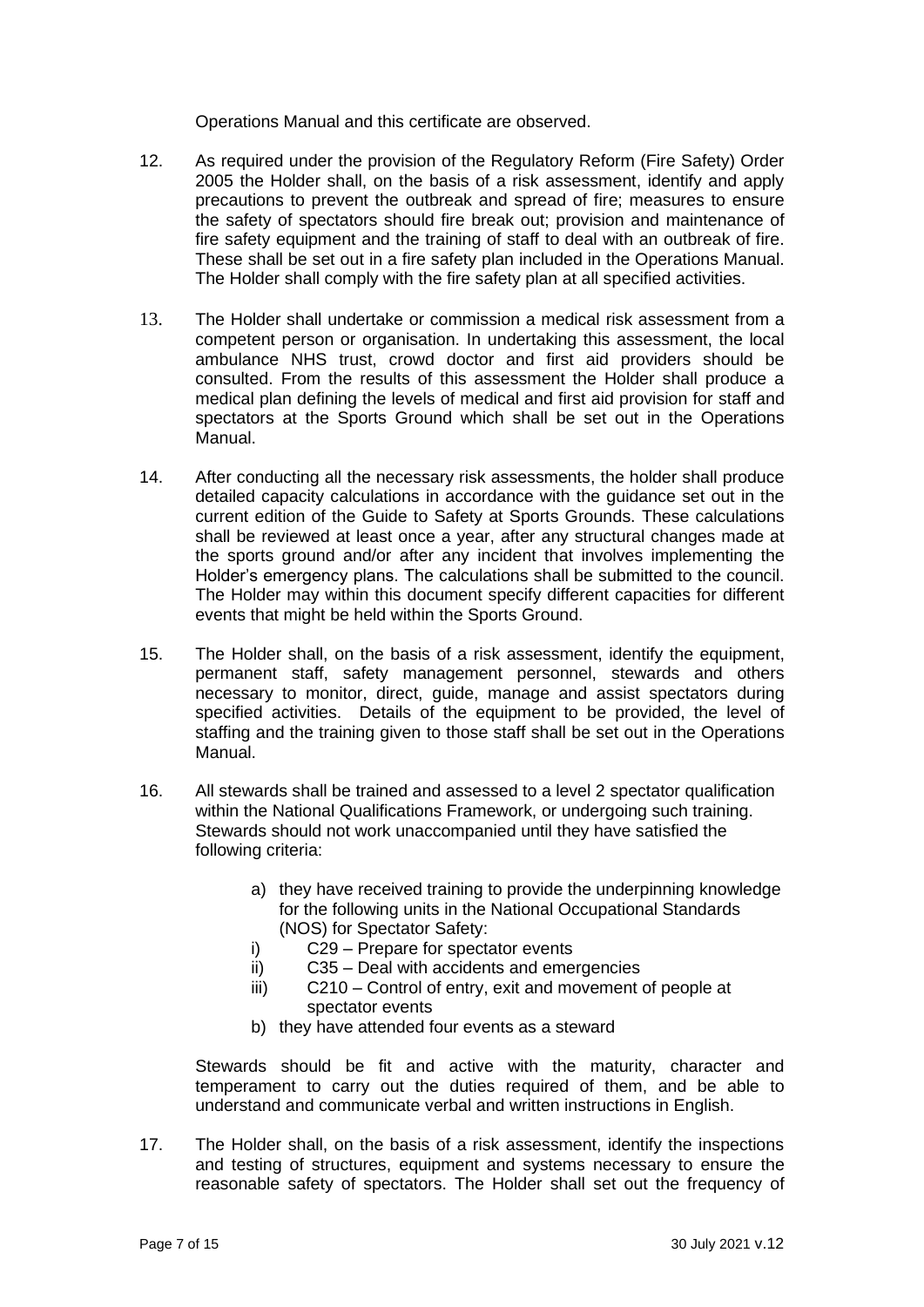planned preventative maintenance, tests and inspection in the Operations Manual. The frequency of any such planned preventative maintenance, tests and inspectionshall not be less than the frequency indicated by the equipment manufacturer. Reports of planned preventative maintenance, tests and inspection shall be available for inspection by authorised officers at all reasonable times.

- 18. The Holder shall arrange a detailed structural inspection and appraisal of the structures periodically by a competent person to ensure their safety is adequate in the light of current circumstances and use. The Standing Committee on Structural Safety (SCOSS) advises that an interval between appraisals of 6-10 years is likely to be appropriate for most large stadia.
- 19. The Holder shall keep a record of all inspections and tests specified below in the Operations Manual. The holder shall submit the following certificates to the Council, not less than one month prior to the commencement of each forthcoming football season:
	- (i) an escape-lighting battery test report;
	- (ii) a certificate of examination of boiler calorifiers etc;
	- (iii) a certificate of inspection of the generator(s) and engine(s);
	- (iv) a certificate of structural safety;
	- (v) a certificate of satisfactory load testing of barriers including crash barriers;
	- (vi) a certificate of inspection of the manual electric fire alarm and automatic fire detection equipment;
	- (vii) a certificate of inspection of lifts;
	- (viii) a certificate of inspection of the public address installation;
	- (ix) a certificate of inspection of the emergency telephone system;
	- (x) a certificate of inspection of all fire fighting equipment;
	- (xi) a certificate of inspection of the electrical installation as specified;
	- (xii) a certificate of inspection of the CCTV system;
	- (xiii) a certificate of inspection of the turnstile monitoring system;
	- (xiv) a certificate of inspection of lightening protection system;
	- (xv) a certificate of inspection and cleaning of kitchen extract ventilation including hoods, filters, fans and ductwork.
- 20. Where it is proposed to use a temporary demountable structure as part of the spectator accommodation it shall be erected and used in strict accordance with the design criteria approved by the Council prior to assembly. The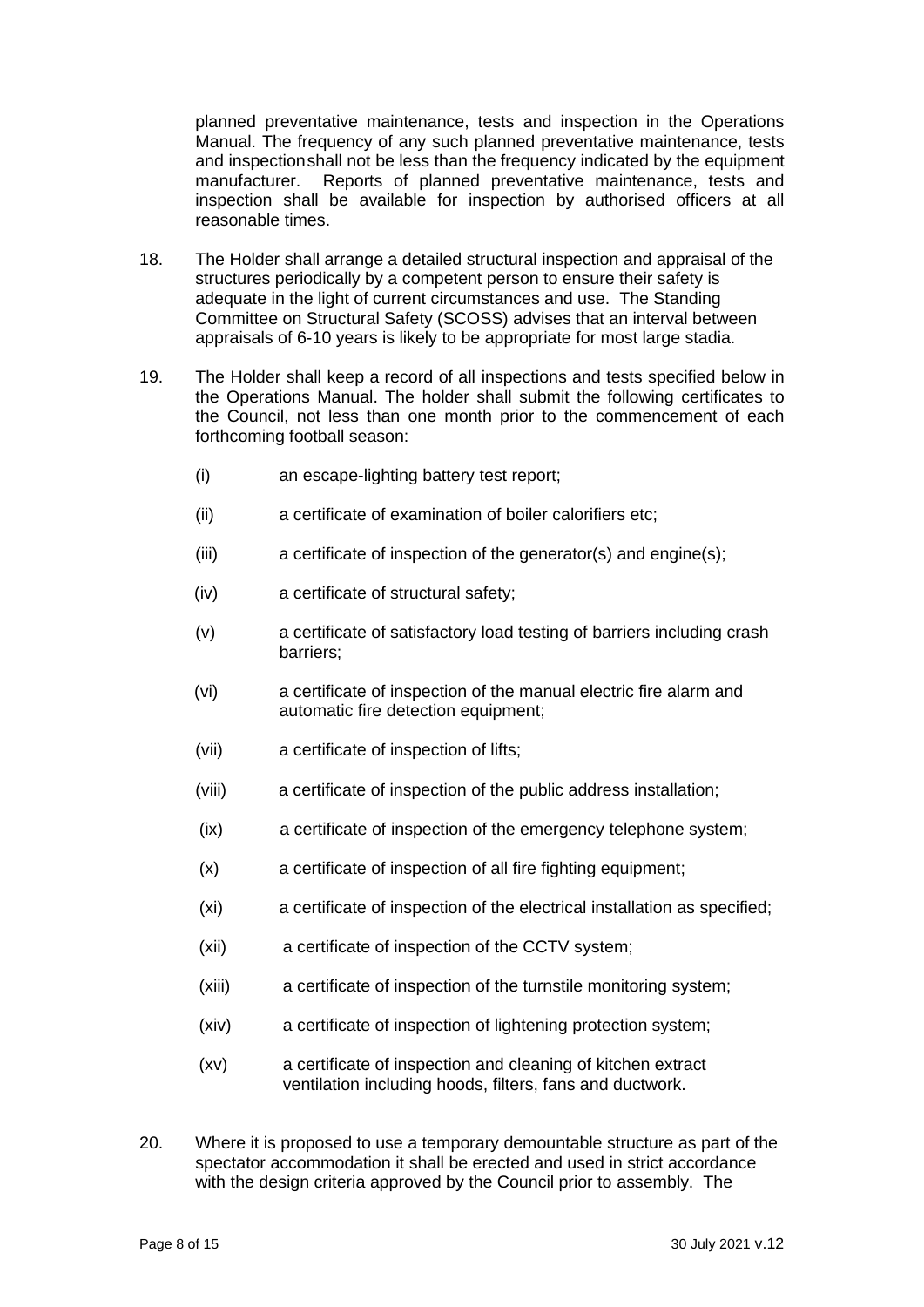design shall be subject to an independent check by a competent person and a certificate of that check submitted to the Council.

- 21. The Holder shall assess in writing, the risk of incidents prejudicing public safety or disrupting normal operations and produce a plan of action to deal with all contingencies. The plan of action shall be produced in consultation with the Police, Fire Brigade, Ambulance Service and the Council. The plan of action shall cover all reasonably foreseeable contingencies up to and including the need for partial and/or total evacuation of the stadium and shall identify appropriate individuals and their respective tasks. The Holder shall set out the plan of action in the Operations Manual. The plan shall be reviewed at least annually, and/or after any incident, near miss or exercise.
- 22. The plan of action shall also be reviewed when any permanent or temporary change is made to the structures or installations at the ground. Where following any review the Holder revises the plan of action in the Operations Manual details of the revisions should be forwarded to the Council.
- 23. The Holder shall also carry out training exercises at least once a year so as to ensure the emergency procedures as set out in the "plan of action" operate correctly. The Holder shall notify the Police, Fire Brigade, Ambulance Service and the Council not less than 14 days before a training exercise is to take place to enable them to observe the standards of staff training. Details of training exercises, including its duration, the instruction provided and the personnel involved shall be entered in a log book and together with a report reviewing and revising the plan of action should be forwarded to the Council.
- 24. The Holder shall give not less than 35 days notice to the Council, Police, Fire Brigade and Ambulance Service of all forthcoming specified events, together with details of any activity that might require a change to this certificate. The 35 days notice can be waived by agreement with the Council. The Holder shall supply details of any proposed changes to normal operations of the ground including but not limited to reassessment of capacity, safety systems, crowd management and stewarding, toilet and medical provision and fire precautions set out in a revised Operations Manual supported by relevant specific risk assessments and any other information the Council considers necessary in order to discharge its functions. The Holder shall give no less than three months notice for any activity other the Association Football that might require a change to this certificate. If consent for a change to specified activity or a consent for a non specified activity is granted the Council will issue a Special Safety Certificate with specific conditions attached as necessary and any conditions complied with before such use. If consent is refused the Holder has the right to appeal within seven days.
- 25. No specific activity which is especially presented for children or at which the number of children is likely to exceed 25% of tickets available shall take place until the Council's consent has been given. At least 35 days written notice shall be given to the Council of any intention to provide such a specified activity.
- 26. The Holder shall notify the Council, in writing, at least 28 days before any change of circumstances affecting this certificate, including any significant revision or amendment to the Operations Manual. Any changes which may involve alterations or conditions at the ground, shall be accompanied by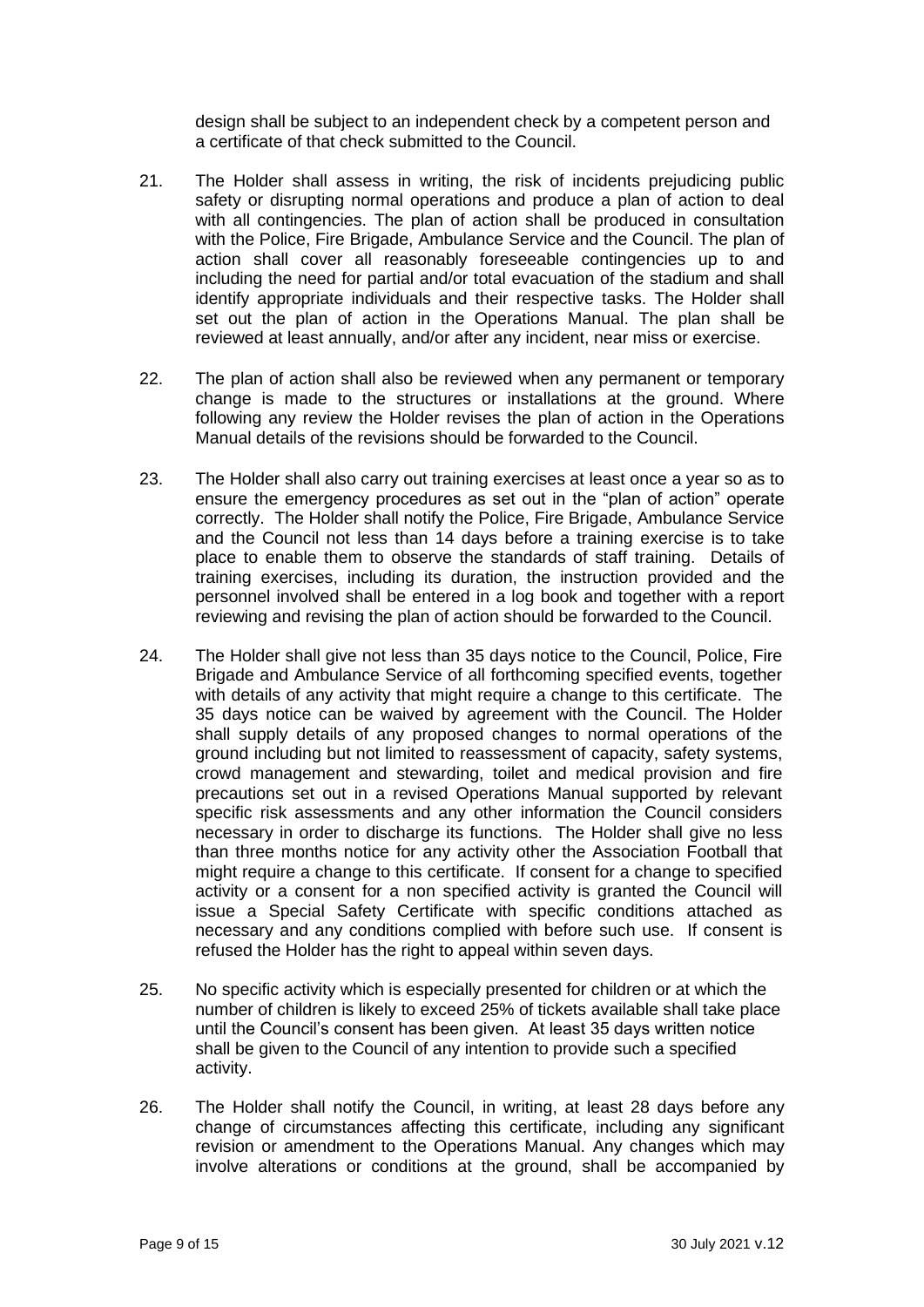sufficient information: -

- (a) Such information shall include two sets of drawings to an appropriate scale to clearly show the proposed works, capacity calculations and risk assessments and such other drawings as may be necessary,
- (b) Such calculations, risk assessments and other details as are necessary, or are further required by the council to enable them to undertake the necessary consultation and to make an informed decision on the application.
- 27. No alteration or addition shall be made to the sports ground or its structures or installations without the prior written consent of the Council.
- 28. The Holder shall draw up and keep up to date plans showing the layout of the sports ground, buildings, equipment, and all details considered necessary by the Council in connection with the Safety Certificate and shall supply the Council with copies.
- 29. The Holder shall supply the Council through the QPR Portal with all updates and amendments made to the documents comprising the Operations Manual. The holder will ensure the portal is up to date at least one month before the commencement of the forthcoming football season.This requirement is notwithstanding specific requirements of this certificate to notify the Council of significant changes to the Operations Manual or to apply for prior consent for certain activities or to submit specified inspection and test certificates.
- 30. This Certificate is issued without prejudice to other legislation controlling the construction or use of sports grounds or buildings or otherwise affecting the Holder and does not invalidate any statutory obligation upon the Holder. The specific requirements of this certificate shall not be regarded as the limit of the obligation placed on the Holder to take all necessary precautions for the reasonable safety of spectators admitted to the sports ground.
- 31. The Holder shall ensure that, whilst provisions of the Health Protection (Coronavirus Restrictions) (England) Regulations 2020 (as amended) are in force, the procedures for the phased return of live sport (behind closed doors), as set out in condition 32.
- 34. This Certificate is effective from 30<sup>th</sup> July 2021 and replaces all previous General Safety Certificates issued to the Holder.
- 35. The Council will review this Certificate at least annually and/or after any incident, near miss or exercise and revise as necessary.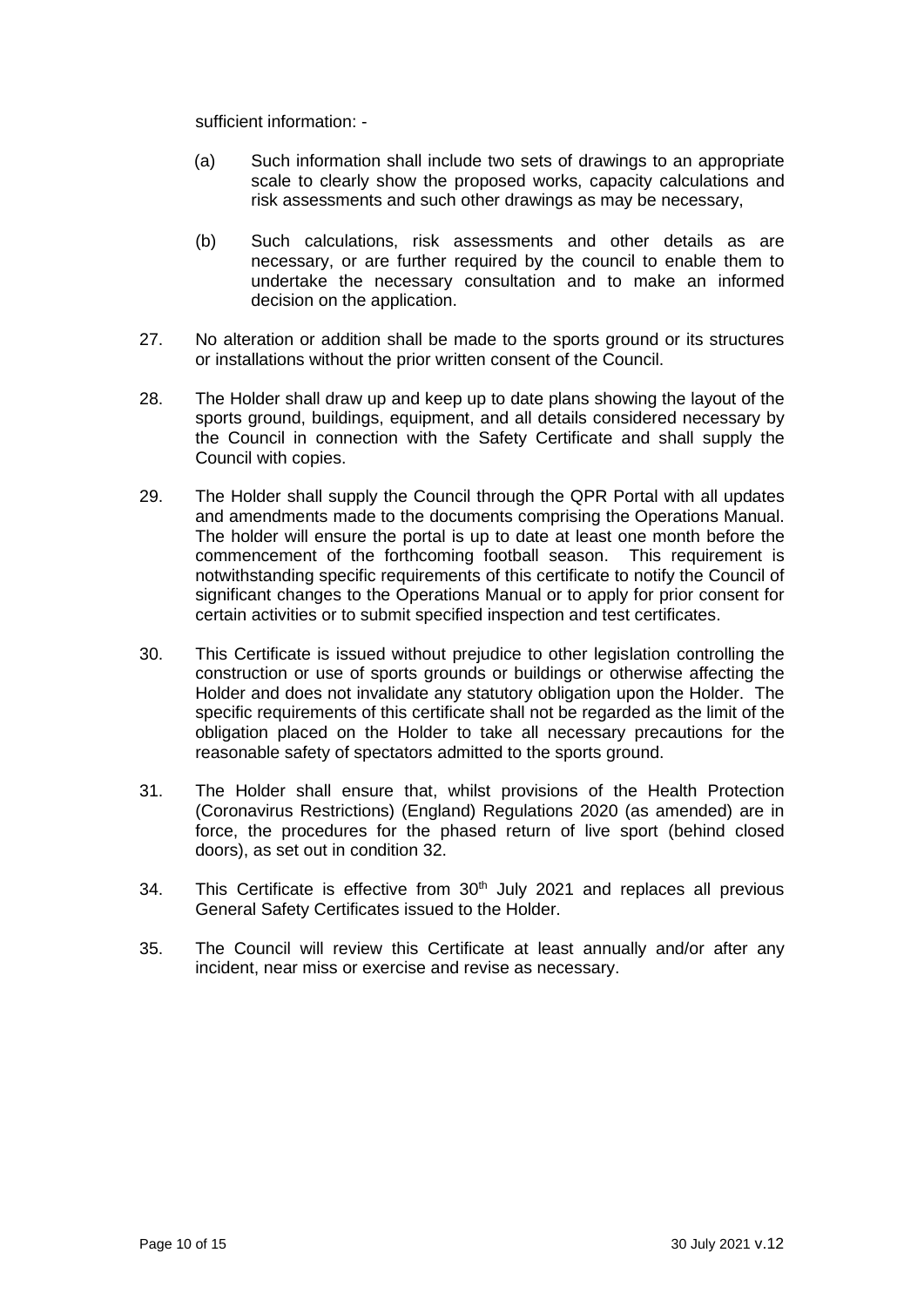Hammersmith & Fulham Council Environmental Health Food and Safety Team Clockwork Building, 4th Floor 45 Beavor Lane, London, W6 9AR

 $458$ 

Stephen Hollingworth

Assistant Director Leisure, Sports and Culture

Date 30 July 2021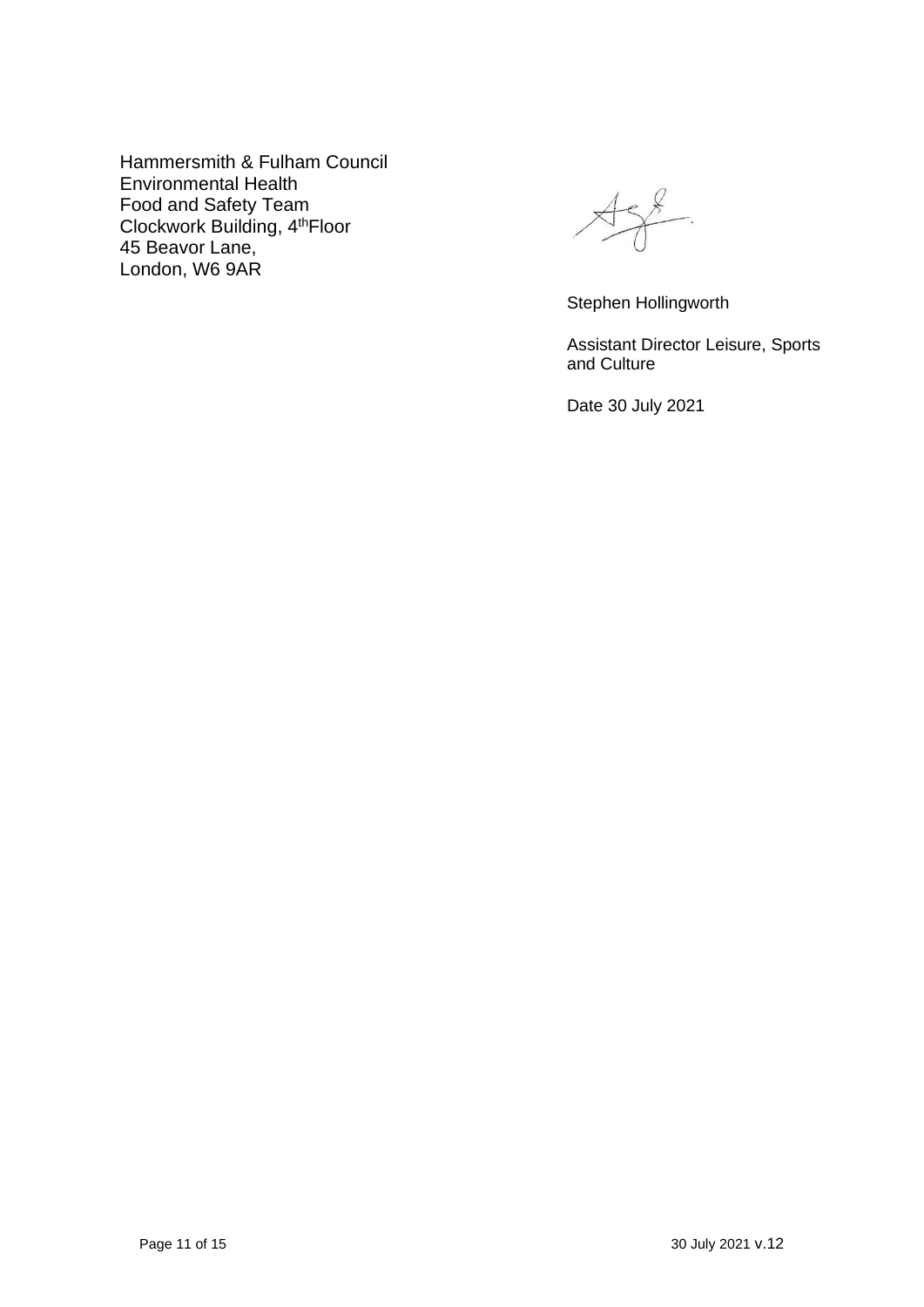## **APPENDIX 1**

## **PERMITTED NUMBERS OF SPECTATORS**

| Location                       | <b>Number of</b>  | Number of         | <b>Number of</b>    |
|--------------------------------|-------------------|-------------------|---------------------|
|                                | Spectators-       | Spectators-       | Spectators-         |
|                                | <b>Capacity A</b> | <b>Capacity B</b> | <b>Capacity C</b>   |
|                                | (Where there is a | (Where there is   | (Where there is     |
|                                | split between the | a split between   | no split            |
|                                | School Upper and  | the School        | between the         |
|                                | Lower of home     | <b>Upper and</b>  | <b>School Upper</b> |
|                                | and away          | Lower of home     | and Lower           |
|                                | supporters with a | and away          | stands between      |
|                                | low risk)         | supporters with   | supporters)         |
|                                |                   | a high risk and   |                     |
|                                |                   | safety overrides  |                     |
|                                |                   | the 10% rule)     |                     |
| South Africa Road Stand        | 3414              | 3414              | 3414                |
| South Africa Road Stand        | 498               | 498               | 498                 |
| <b>West Paddock</b>            |                   |                   |                     |
| South Africa Road Stand        | 431               | 431               | 431                 |
| <b>East Paddock</b>            |                   |                   |                     |
| <b>Ellerslie Road Stand</b>    | 4752              | 4752              | 4752                |
| Loftus Road Stand              | 3139              | 3139              | 3139                |
| (Upper)                        |                   |                   |                     |
| Loftus Road Stand              | 1935              | 1935              | 1935                |
| (Lower)                        |                   |                   |                     |
| School End Stand(Upper)        | 1880              | 1754              | 1894                |
| School End Stand (Lower)       | 1373              | 1373              | 1373                |
| Executive / Press Area         | 743               | 743               | 743                 |
| <b>Total seats for Stadium</b> |                   |                   |                     |
| Total certified seats for      | 18,165            | 18,039            | 18,193              |
| Stadium                        |                   |                   |                     |
|                                |                   |                   |                     |
| Reduced by 12 when             | 18, 153           | 18,027            | 18, 181             |
| <b>Business Lounge is</b>      |                   |                   |                     |
| required for TV                |                   |                   |                     |
| <b>Broadcasting facilities</b> |                   |                   |                     |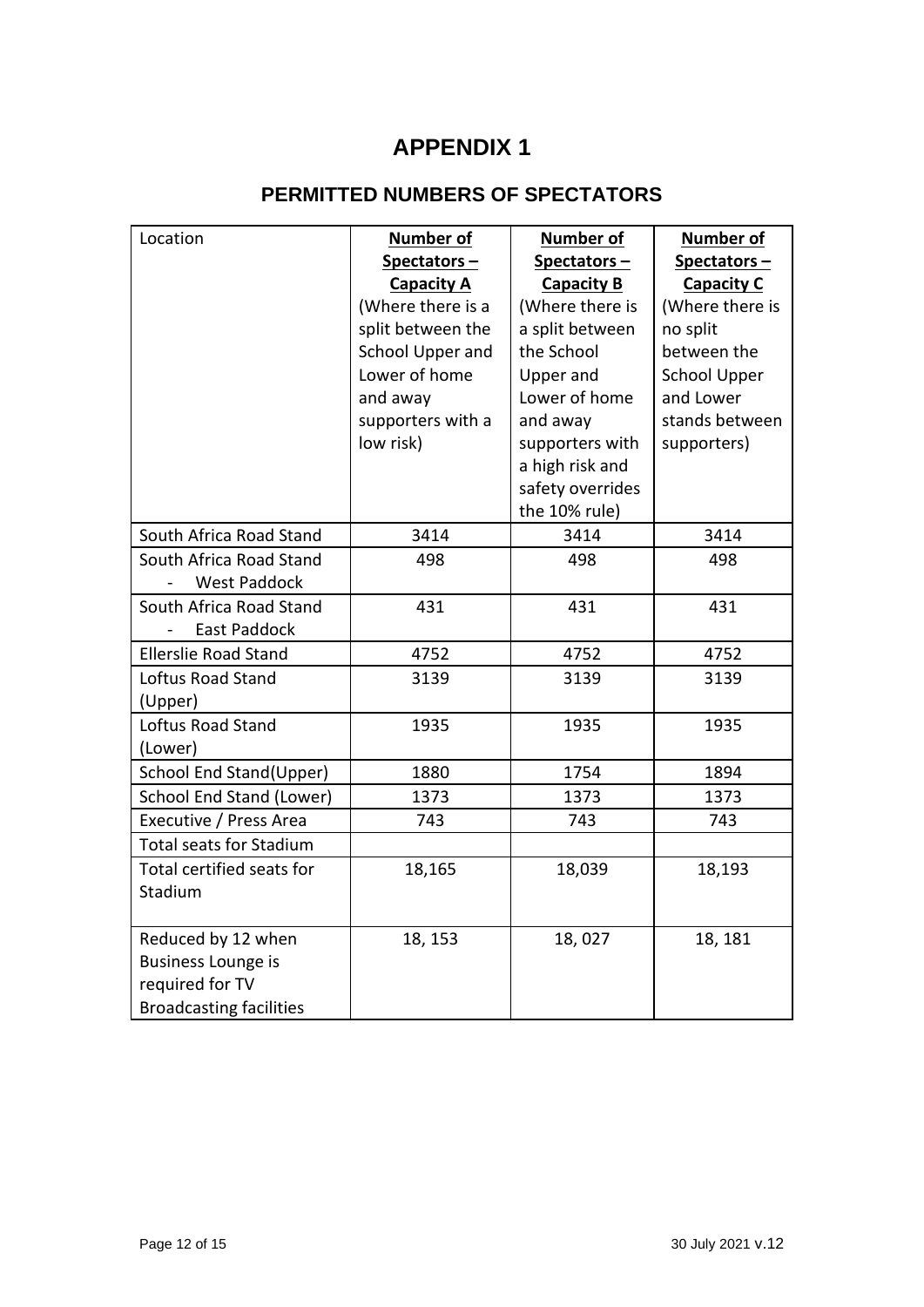

Please note the stadium plan is not to scale and acts as a guide only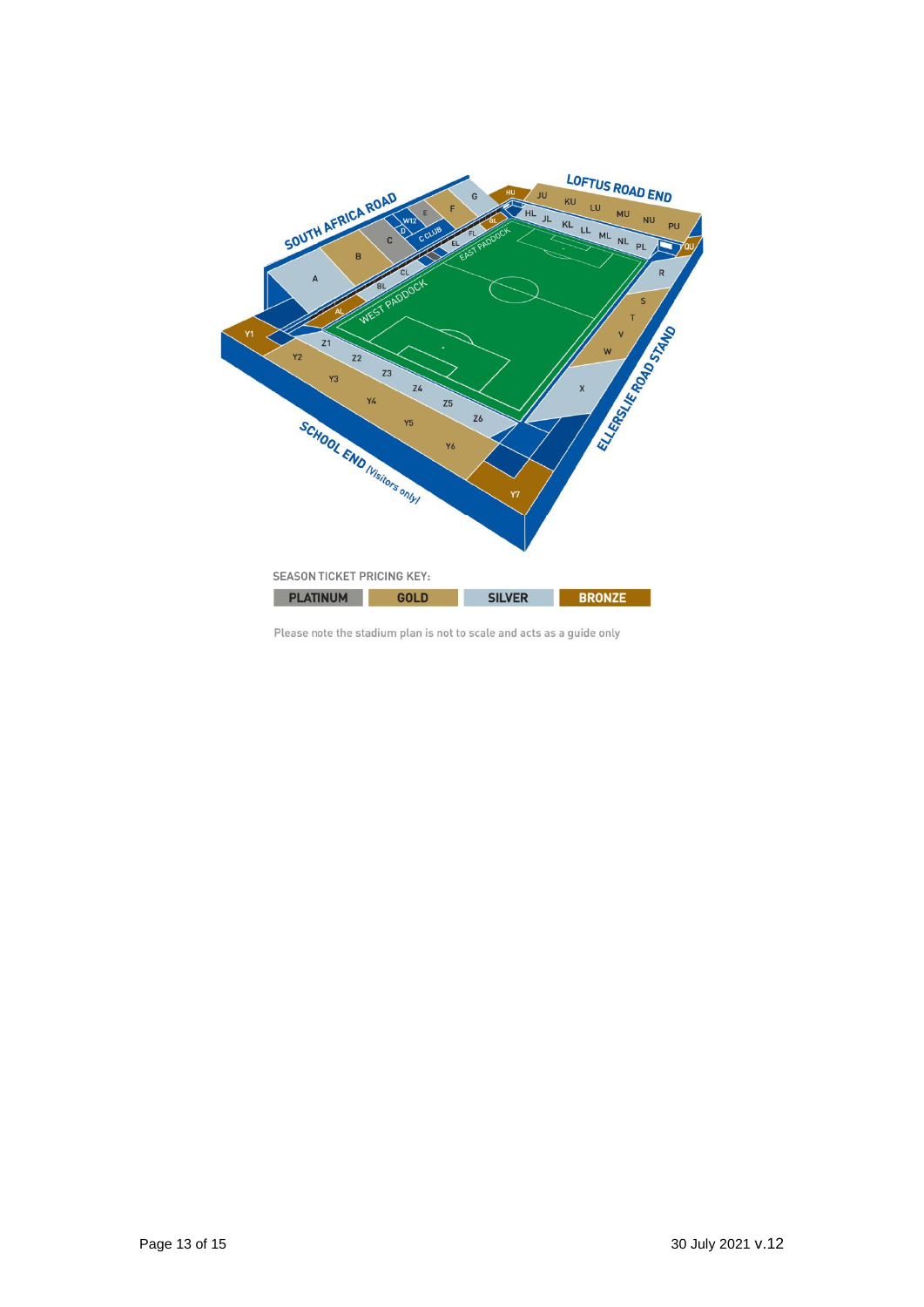## **APPENDIX 2**

## **AMENDMENTS TO GENERAL SAFETY CERTIFICATE**

| <b>Date</b>      | <b>Certificate Version</b> | <b>Amendment Details</b>                                                                                                                                                                                                                                                                                                                                          |
|------------------|----------------------------|-------------------------------------------------------------------------------------------------------------------------------------------------------------------------------------------------------------------------------------------------------------------------------------------------------------------------------------------------------------------|
| 2 March 2012     | 1                          | Revised General Safety Certificate Issued                                                                                                                                                                                                                                                                                                                         |
| August 2012      | $\overline{2}$             | Permanent amendment to capacity.                                                                                                                                                                                                                                                                                                                                  |
| December 2014    | 3                          | Addition of and amendments to conditions<br>following guidance issued by Sports<br>Ground Safety Authority.<br>Amendment to Appendix 1 to reflect<br>permanent change in capacity following<br>seating reconfiguration.                                                                                                                                           |
| October 2015     | $\overline{4}$             | Amendment to Appendix 1 to reflect<br>permanent change in capacity following<br>seating reconfiguration.<br>Amendment to Council Office address.                                                                                                                                                                                                                  |
| August 2016      | 5                          | Amendment to Appendix 1 to reflect<br>permanent change to capacity following<br>review of risk assessment and release of<br>additional seats for sale.                                                                                                                                                                                                            |
| September 2017   | 6                          | Amendment to Appendix 1 to reflect a<br>change in the stadium capacity owing to<br>reduction of the number of seating to<br>accommodate the new disabled area in<br>the School End Lower Tier, Block Z6. 76<br>seats have been removed to provide 10<br>disabled positions and 10 carer seats. Net<br>reduction of 57 to the stand / stadium<br>overall capacity. |
| <b>July 2018</b> | $\overline{7}$             | Amendment to Appendix 1 to reflect a<br>change in the stadium capacity owing to<br>an increase of the number of seating to<br>accommodate 12 persons in the TV box<br>when used as a Business Lounge on non-<br>TV-Broadcast matchdays                                                                                                                            |
| <b>July 2019</b> | 8                          | Amendment of the Name of the Stadium<br>to Kiyan Prince Foundation Stadium                                                                                                                                                                                                                                                                                        |
| <b>June 2020</b> | 9                          | Procedures for the phased return of live<br>sport                                                                                                                                                                                                                                                                                                                 |